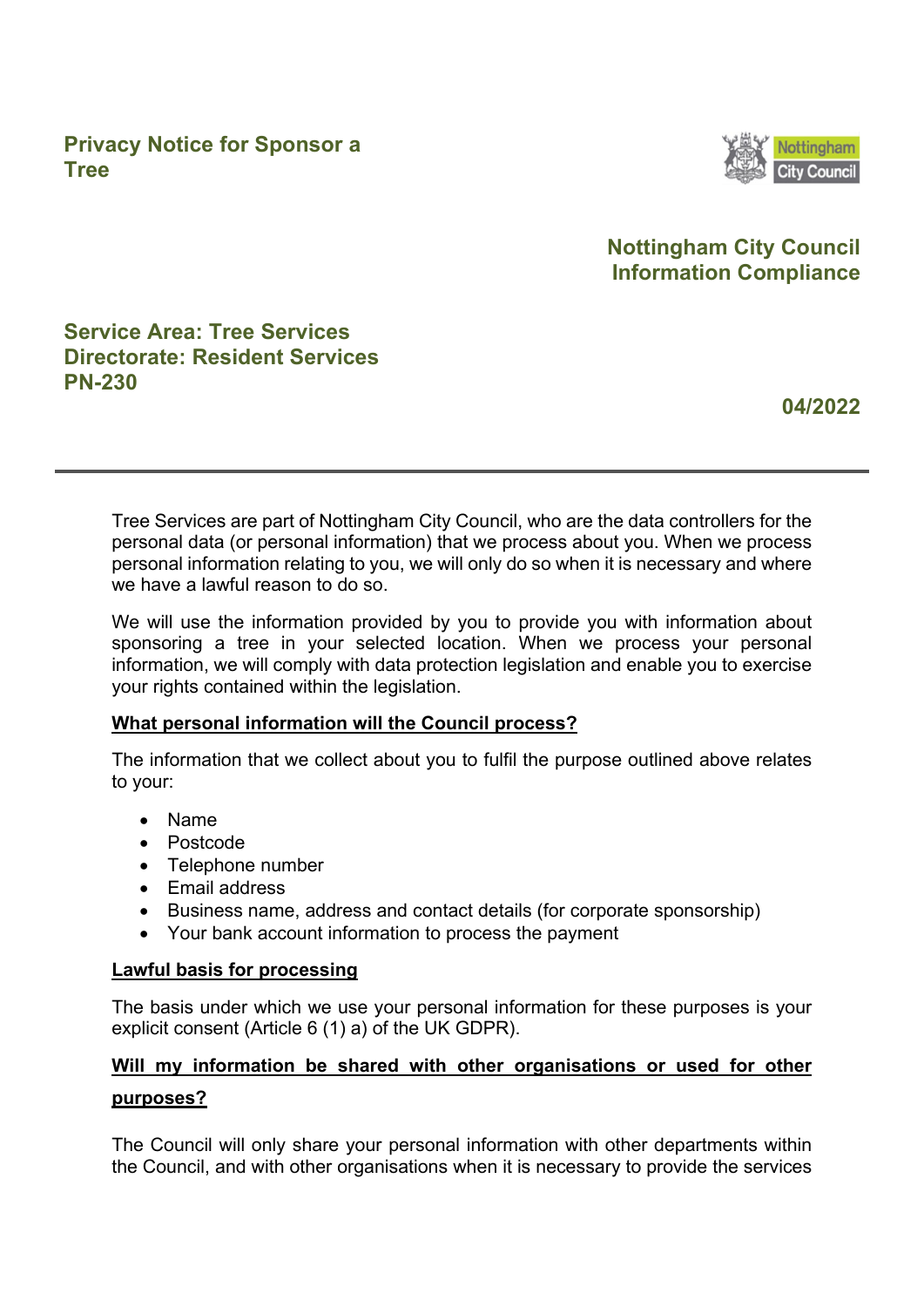

to you, and when we have a lawful reason to do so. The Council may also share your information when we are obliged to by law.

In relation to this service, the Council will share your personal information with:

• Ezytreev (Tree Services' third party database supplied by RA Information Systems)

The information provided by you may also be used for the purpose of any other function carried out by the Council. This may include sharing your information across the Council, or with external organisations. Information about these functions and the legal basis on which information is used for them can be found at <http://www.nottinghamcity.gov.uk/privacy-statement/> . The information will only be used for another purpose where it is lawful to do so.

#### **Do I have to provide the information?**

You are not obliged by statute to provide the information that is specified here. However, if you do not provide the information, we can't sign you up the Sponsor a Tree scheme.

#### **How long will the Council retain the data for?**

The contact information that you have provided will be kept for **4 years,** so that we can contact you in the event that the tree fails. The Council publish an Information Asset Register (IAR), this will outline the retention periods for the personal data we process. You can find this IAR on our website <https://geoserver.nottinghamcity.gov.uk/information-asset-register/>

#### **Information Rights**

The UK General Data Protection Regulation provides for the following rights as prescribed by the legislation:

- A right to request a copy of your information
- A right to request rectification of inaccurate personal data
- A right to request erasure of your data known as 'the right to be forgotten'
- A right to in certain circumstances to request restriction of processing
- A right in certain circumstances to request portability of your data to another provider
- A right to object to processing of data in certain circumstances
- A right regarding automated decision making including profiling